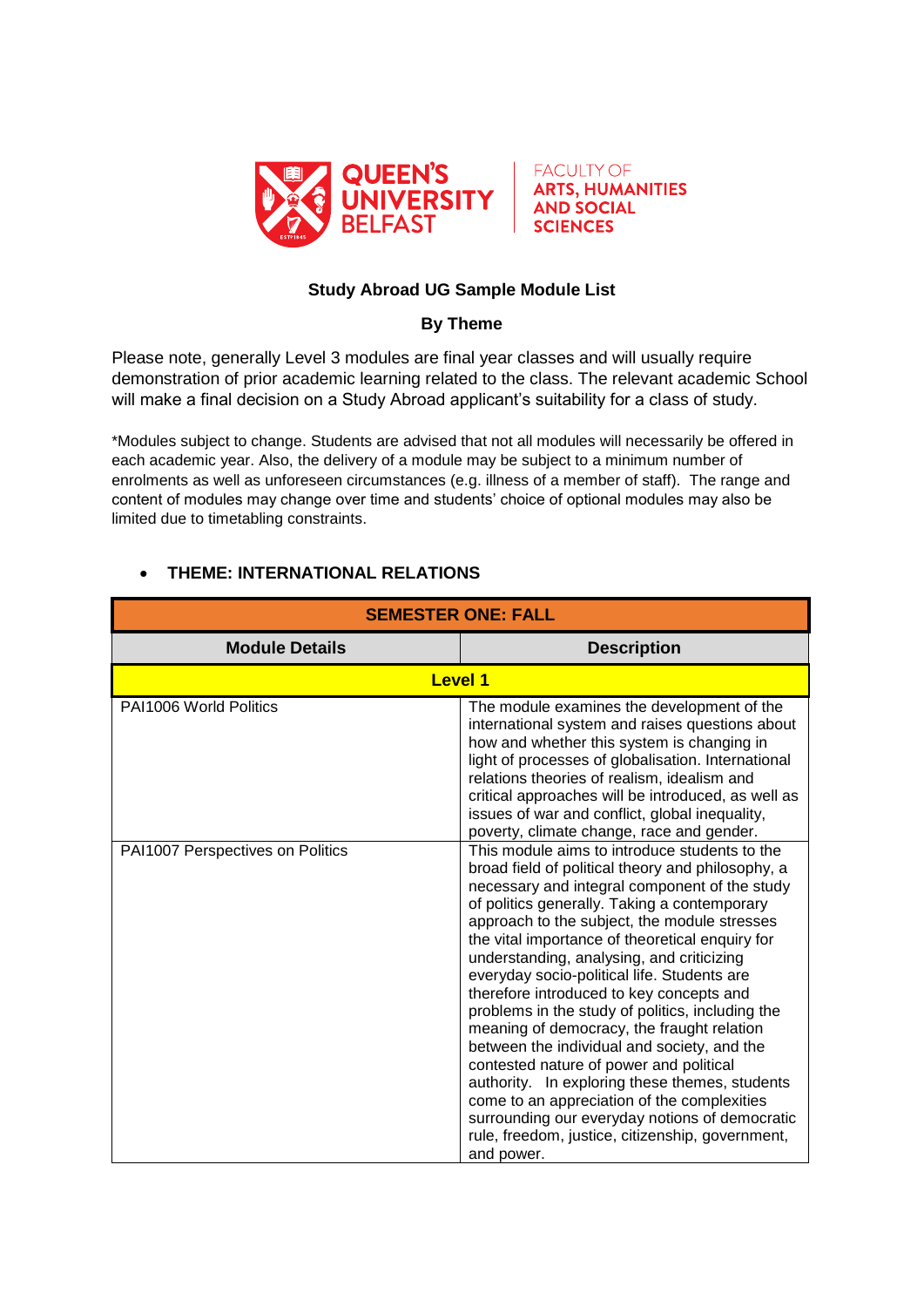| ANT1003 A World on the Move: Historical and<br>Anthropological Approaches to Globalisation | This module provides an anthropological<br>introduction to the study of globalisation, using<br>comparative case studies from the<br>contemporary and the historical record, and<br>outlining links with perspectives in the field of<br>history. Among the issues discussed are: global<br>and local linkages in a world of economic,<br>cultural and political connectivity; cultural<br>convergence and the expression of cultural<br>difference; migration, refugees, trafficked<br>people, tourism; diasporas, the idea of home<br>and national borders; transnational family<br>networks in the contemporary world; global and<br>local regimes of power and resistance.                                                                                                                                                                                                                                                                                                                               |
|--------------------------------------------------------------------------------------------|--------------------------------------------------------------------------------------------------------------------------------------------------------------------------------------------------------------------------------------------------------------------------------------------------------------------------------------------------------------------------------------------------------------------------------------------------------------------------------------------------------------------------------------------------------------------------------------------------------------------------------------------------------------------------------------------------------------------------------------------------------------------------------------------------------------------------------------------------------------------------------------------------------------------------------------------------------------------------------------------------------------|
|                                                                                            | <b>Level 2</b>                                                                                                                                                                                                                                                                                                                                                                                                                                                                                                                                                                                                                                                                                                                                                                                                                                                                                                                                                                                               |
| PAI2001 Politics and Policy of the European<br>Union                                       | This module serves as in introduction to the<br>European Union and demonstrates how this<br>evolving and expanding tier of European<br>governance impacts on national political<br>systems. The module is divided into three parts.<br>The first part sets the scene for the study of the<br>EU and introduces students to the evolution of<br>the EU, the treaty base and the theories of<br>integration. The second part explores the<br>composition and powers of the main EU<br>institutions (such as the Commission, the<br>European Parliament, the Council and the<br>Courts). It also accounts for the decision making<br>process and the role of NGOs in the EU system.<br>The final part focuses on the EU policy base<br>and seeks to explain where and why the EU is<br>active in certain policy areas. It examines a<br>series of salient policy areas including the<br>common agricultural policy, environmental<br>policy, foreign and defence policy, enlargement<br>and competition policy. |
| PAI2005 Modern Political Thought                                                           | This module focuses on a critical analysis of key<br>texts and themes in the history of modern<br>political thought. The study of the work of key<br>thinkers in the modern era serves a range of<br>purposes. Firstly, we can, in some instances,<br>learn directly from these works, acquiring ideas<br>that we can apply to our own circumstances.<br>Secondly, through studying these texts we can<br>learn about ourselves and our own political,<br>ethical, and intellectual situation, through<br>coming to a better understanding of how these<br>works have contributed to shaping the world<br>that we live in. Finally, through engaging with<br>the complex arguments constructed in classic<br>texts we can hope to learn how we might come<br>to construct political arguments of our own. The<br>choice of texts to be studied may vary from year<br>to year.                                                                                                                                |
| PAI2011 The Politics of Deeply Divided<br>Societies                                        | In this module we study the politics of deeply<br>divided societies such as Northern Ireland,<br>South Africa under Apartheid and the Israeli-<br>Palestinian conflict. The module is built around<br>an examination of ethnic and national conflict in                                                                                                                                                                                                                                                                                                                                                                                                                                                                                                                                                                                                                                                                                                                                                      |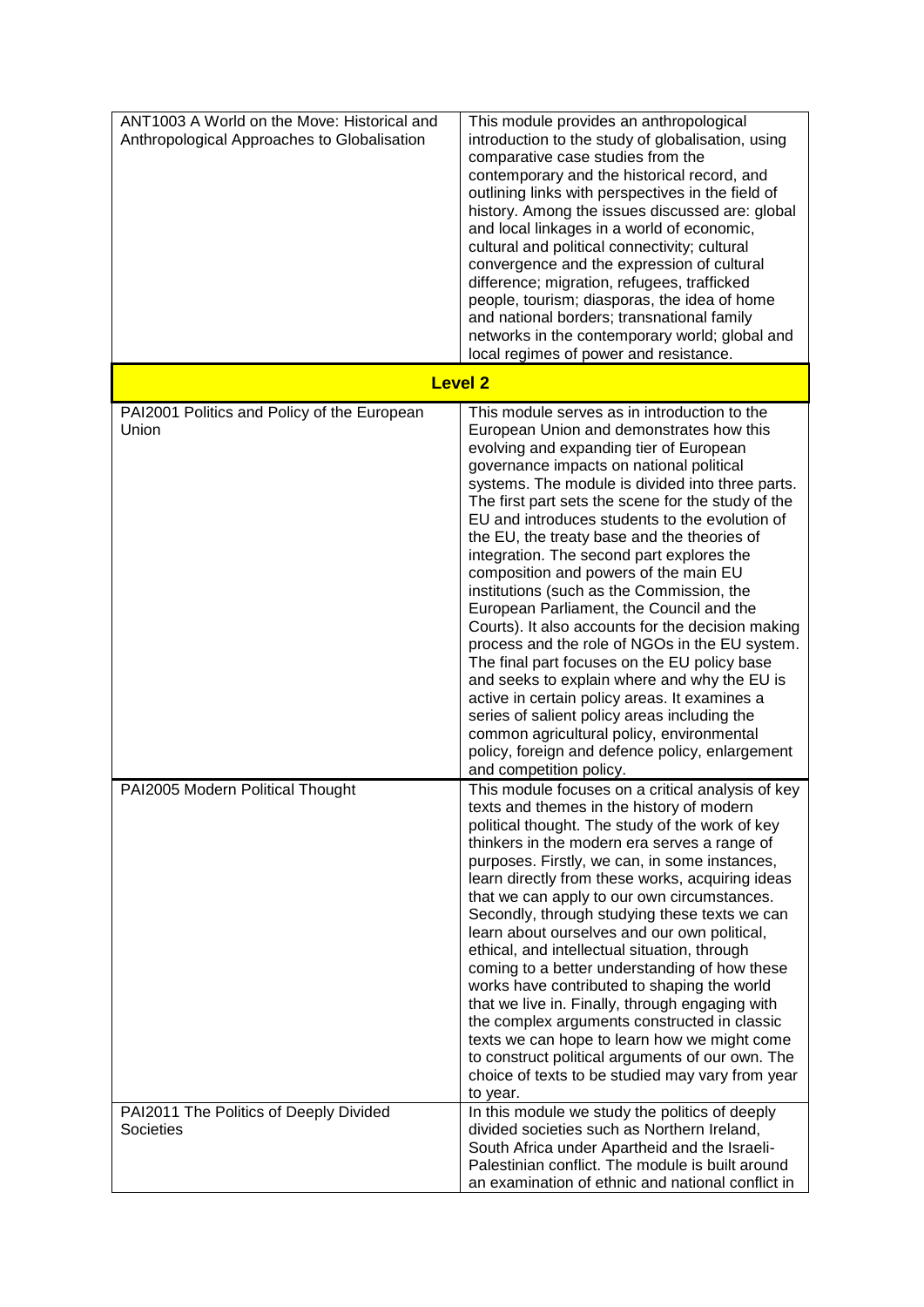| Level 3*                        | environments in which research takes place.                                                                                                                                                                                                                                                                                                                                                                                                                                                                                                                                                                                                                                                                                                                                                                                                                                                                                                                                                                                                                                                                                                                      |
|---------------------------------|------------------------------------------------------------------------------------------------------------------------------------------------------------------------------------------------------------------------------------------------------------------------------------------------------------------------------------------------------------------------------------------------------------------------------------------------------------------------------------------------------------------------------------------------------------------------------------------------------------------------------------------------------------------------------------------------------------------------------------------------------------------------------------------------------------------------------------------------------------------------------------------------------------------------------------------------------------------------------------------------------------------------------------------------------------------------------------------------------------------------------------------------------------------|
| PAI2043 Studying Politics       | Without understanding the methodology of<br>research practice it is not possible to undertake<br>political research effectively or critically assess<br>the work of others. Equally, without research<br>skills it is not possible to test our assertions,<br>assumptions, knowledge and preconceptions<br>about the political world. Research methods are<br>therefore a crucial tool if we are to be able to<br>address the important question of 'how do we<br>know' which is critical in all fields of political<br>studies. Consequently, this module has four<br>aims. Firstly, to introduce students to the<br>political research environment, incorporating<br>both the elements and processes that underpin<br>inquiry. Secondly, the module seeks to examine<br>different methodologies and techniques to<br>enable the undertaking of both original and<br>critical research. Thirdly, to encourage<br>candidates to develop a critical appreciation of<br>data including both content and use. Fourthly, to<br>promote a general awareness and working<br>knowledge not only of the complexities of<br>political research but also of the variety of |
| PAI2017 International Relations | This module sets out to help students<br>understand and analyse the development of<br>International Relations as a discipline through<br>its theories and major issues. The key theories<br>of international relations are examined, from<br>Realism, through Marxism to contemporary<br>approaches such as Post-structuralism, with a<br>focus upon how each one criticises and<br>responds to the others revealing its strengths<br>and weaknesses. Within this, major issues of<br>international relations will be explored from a<br>theoretical and conceptual perspective, such as<br>the balance of power, peace, international<br>society, norms and gender. Finally, the course<br>turns to modern challenges to the discipline of<br>International Relations, such as International<br>Political Economy, the spread of Globalization,<br>and contemporary concerns with security and<br>the War on Terror. The module therefore<br>considers how well International Relations is<br>responding to these challenges.                                                                                                                                   |
|                                 | terms of global politics. A range of comparative<br>themes are studied as they relate to dimensions<br>of conflict such as violence, civil disobedience<br>and strategies for the management of such<br>conflicts by state and non-state actors.<br>Challenges to power and claims to legitimacy<br>are key elements of our study. We also focus on<br>prescriptions for the resolution of conflicts<br>including partition, power-sharing and<br>negotiations. The failure and successes of<br>respective peace processes are also examined<br>to draw on lessons for future conflict resolution<br>efforts.                                                                                                                                                                                                                                                                                                                                                                                                                                                                                                                                                    |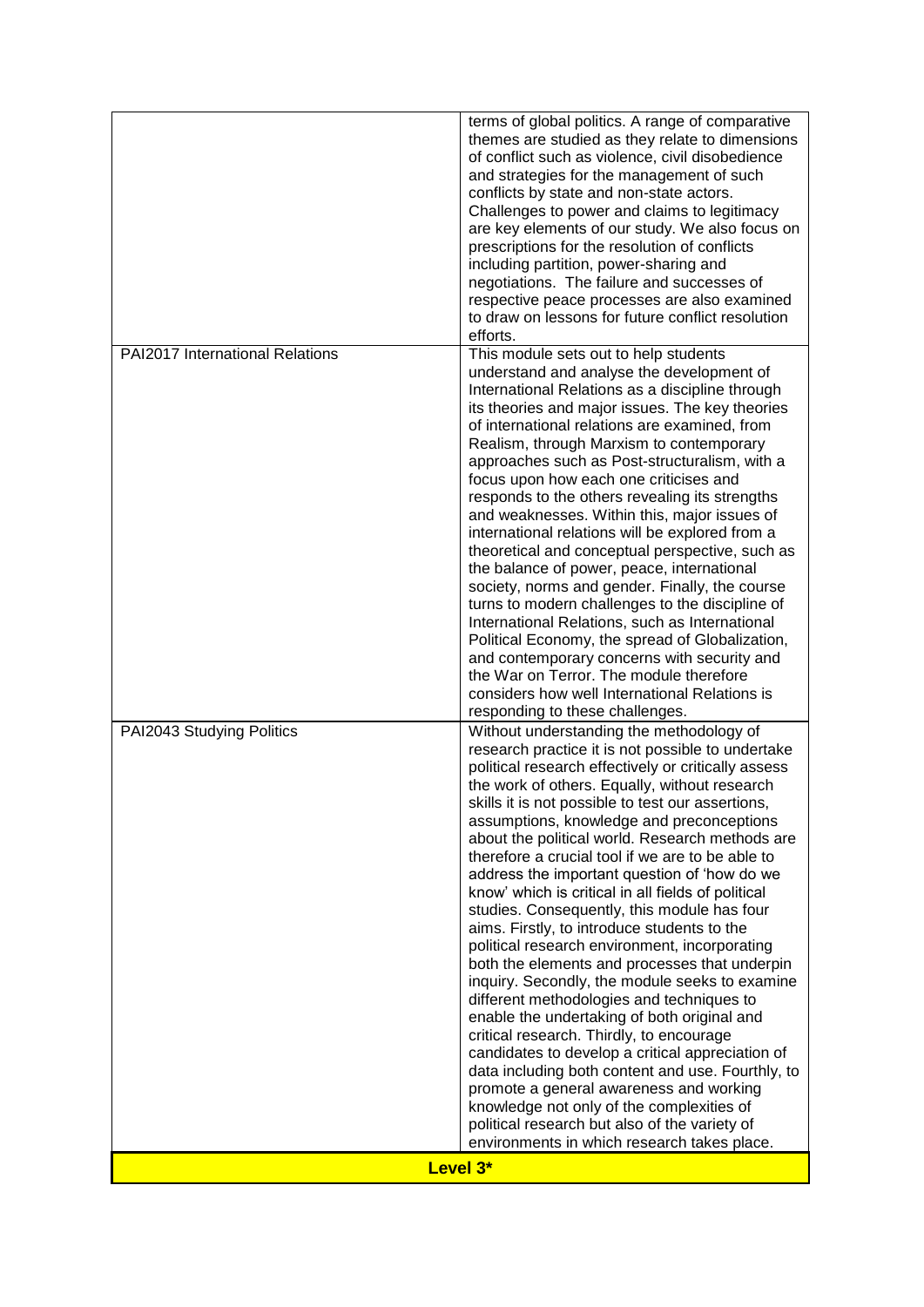| PAI3026 Earth, Energy, Ethics and Economy<br>*Prerequisites may apply. Students may need to<br>show evidence of previous study. | The continuing problematic relationship<br>between key dynamics of modern economic<br>and social systems and the non-human world is<br>one of the most pressing issues of the 21st<br>century and will continue shape the political<br>agenda both nationally and globally. This<br>module will examine some of the key debates of<br>the politics of sustainable development,<br>including: green ethical and political theory; the<br>role of the environment and nature in political<br>theorising; the economic and policy alternatives<br>to unsustainable development and the<br>normative underpinnings of a sustainable<br>society.                                                                                                                                                                                                                                                                                                                                                                                                                                                                                                                                                                                                                                                                                            |
|---------------------------------------------------------------------------------------------------------------------------------|----------------------------------------------------------------------------------------------------------------------------------------------------------------------------------------------------------------------------------------------------------------------------------------------------------------------------------------------------------------------------------------------------------------------------------------------------------------------------------------------------------------------------------------------------------------------------------------------------------------------------------------------------------------------------------------------------------------------------------------------------------------------------------------------------------------------------------------------------------------------------------------------------------------------------------------------------------------------------------------------------------------------------------------------------------------------------------------------------------------------------------------------------------------------------------------------------------------------------------------------------------------------------------------------------------------------------------------|
| <b>Middle Eastern Politics</b><br>PAI3011<br>*Prerequisites may apply. Students may need to<br>show evidence of previous study. | This module is built around a problem-solving<br>approach to the study of the Middle East and<br>politics affecting the region. It looks at the<br>enduring issues and problems associated with<br>the perspectives of impact of colonialism on the<br>region and poses critical positions around these<br>issues. Protracted conflicts, political-economy,<br>religion, ethnicity and gender are also<br>approached in terms of a problem-solving<br>approach as they relate to the state and politics<br>in the Middle East. The module identifies factors<br>that characterise the region and are unique to<br>its political life. The state and ideology is<br>questioned, with the influence of imported<br>western models and their effects on the natural<br>system of politics that had governed the region<br>for centuries previously. The impacts of the<br>Arab Awakening/Arab Spring will also be<br>examined throughout.                                                                                                                                                                                                                                                                                                                                                                                                 |
| PAI3073<br>Security and Technology<br>*Prerequisites may apply. Students may need to<br>show evidence of previous study.        | Security politics has long been associated with<br>the development, use and regulation of new<br>technologies, from the 'nuclear revolution' to<br>contemporary practices of cyber-security and<br>surveillance. This module focusses on the inter-<br>relationships of technology and security, and<br>seeks to develop advanced understanding of<br>the complexities of the "technopolitics" of<br>security. This includes both novel technologies<br>and the mundane materialities of security<br>(fences, walls, guns). It introduces students to<br>the role and political significance of science and<br>technology from different theoretical<br>perspectives, from political realism to the<br>contemporary 'material turn' in critical security<br>studies. It seeks to engage students in<br>contemporary political debates and practices<br>that entangle science and technology and<br>security politics which may include issues such<br>as cyber-security, UAVs/Drones, disarmament,<br>nuclear terrorism, critical infrastructure<br>protection, technologies of killing,<br>biotechnology, biometrics, surveillance, border<br>control, food security, health and medical<br>technologies, and technologies of (military)<br>bodies, among others. The module incorporates<br>both theoretical perspectives (including |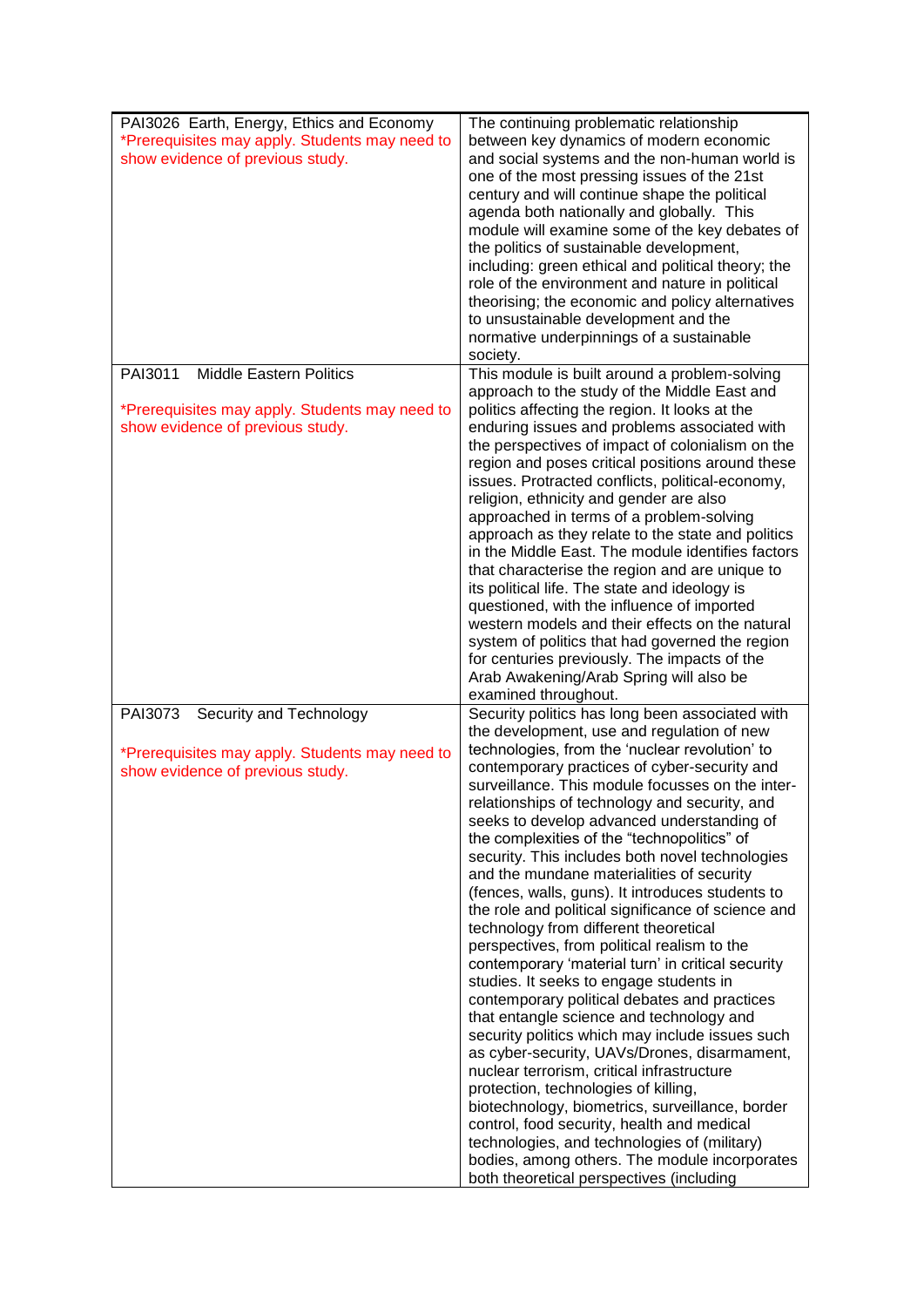| The module will introduce the student to arms<br>PAI3039<br>control as a part of national security policy and<br>strategy. The focus of the module is mainly on<br>*Prerequisites may apply. Students may need to<br>strategic arms control of the 20th Century and<br>show evidence of previous study.<br>early 21st Century. The module focus is on<br>nuclear arms control and the structures of world<br>order. The Nuclear Non Proliferation regime will<br>be the basis for the analysis of the arms<br>limitation and arms reduction treaties of the<br>1970s to 2000s. The module will thus deal with<br>SALT I, SALT II, with START, New START and<br>the INF Treaty. The MBFR negotiations and<br>CFE treaty will offer a bridge to the wider<br>spectrum of arms control. Humanitarian arms<br>control, biological and chemical arms control<br>regimes and control or prohibition of space |              | IR/Security theory, and wider philosophy of<br>technology and Science, Technology and<br>Society approaches) and in depth empirical<br>material. |
|--------------------------------------------------------------------------------------------------------------------------------------------------------------------------------------------------------------------------------------------------------------------------------------------------------------------------------------------------------------------------------------------------------------------------------------------------------------------------------------------------------------------------------------------------------------------------------------------------------------------------------------------------------------------------------------------------------------------------------------------------------------------------------------------------------------------------------------------------------------------------------------------------------|--------------|--------------------------------------------------------------------------------------------------------------------------------------------------|
| will offer a classic and a critical introduction into<br>arms control theory.                                                                                                                                                                                                                                                                                                                                                                                                                                                                                                                                                                                                                                                                                                                                                                                                                          | Arms Control | based weapons will also feature. The module                                                                                                      |

|                                         | <b>SEMESTER TWO: SPRING</b>                                                                                                                                                                                                                                                                                                                                                                                                                                                                                                                                                                                                                                                                                                                                                                                                                                                                                                                                                                                                                                                                                                                                                                                                                                                                          |
|-----------------------------------------|------------------------------------------------------------------------------------------------------------------------------------------------------------------------------------------------------------------------------------------------------------------------------------------------------------------------------------------------------------------------------------------------------------------------------------------------------------------------------------------------------------------------------------------------------------------------------------------------------------------------------------------------------------------------------------------------------------------------------------------------------------------------------------------------------------------------------------------------------------------------------------------------------------------------------------------------------------------------------------------------------------------------------------------------------------------------------------------------------------------------------------------------------------------------------------------------------------------------------------------------------------------------------------------------------|
| <b>Module Details</b>                   | <b>Description</b>                                                                                                                                                                                                                                                                                                                                                                                                                                                                                                                                                                                                                                                                                                                                                                                                                                                                                                                                                                                                                                                                                                                                                                                                                                                                                   |
|                                         | <b>Level 1</b>                                                                                                                                                                                                                                                                                                                                                                                                                                                                                                                                                                                                                                                                                                                                                                                                                                                                                                                                                                                                                                                                                                                                                                                                                                                                                       |
| PAI1003 Issues in Contemporary Politics | To expose students to contemporary/recent and<br>developing political issues locally, nationally and<br>globally. The module will change year-to-year<br>depending on these issues and staff<br>availability. Typically each topic/issue will be<br>taught in 3-week blocs and each bloc either<br>team taught or given by the same colleague.<br>Indicative list of issues (not exhaustive)<br>Political Economy - trade, finance, energy,<br>resources, politics of austerity<br>War/conflict/geopolitics - current crisis in Syria,<br>ISIS, Ukraine-Russia-EU, Israel-Palestine<br>Environment/Sustainability - climate change,<br>climate justice, biodiversity loss,<br>Political Parties and Policy-making - rise of<br>Jeremy Corbyn, Bernie Sanders, reform of party<br>finances, decentralisation of policy-making,<br>innovations such as participative budgeting from<br>around the world;<br>Gender, women and politics - Hilary Clinton as<br>US President/candidate, strategies for<br>increasing women's representation (including<br>quotas), the women's movement and politics<br>Social movements and political ideas - Occupy<br>movement, religion and politics, relevance of<br>debates on long-standing normative political<br>ideas - social justice, democracy, recognition |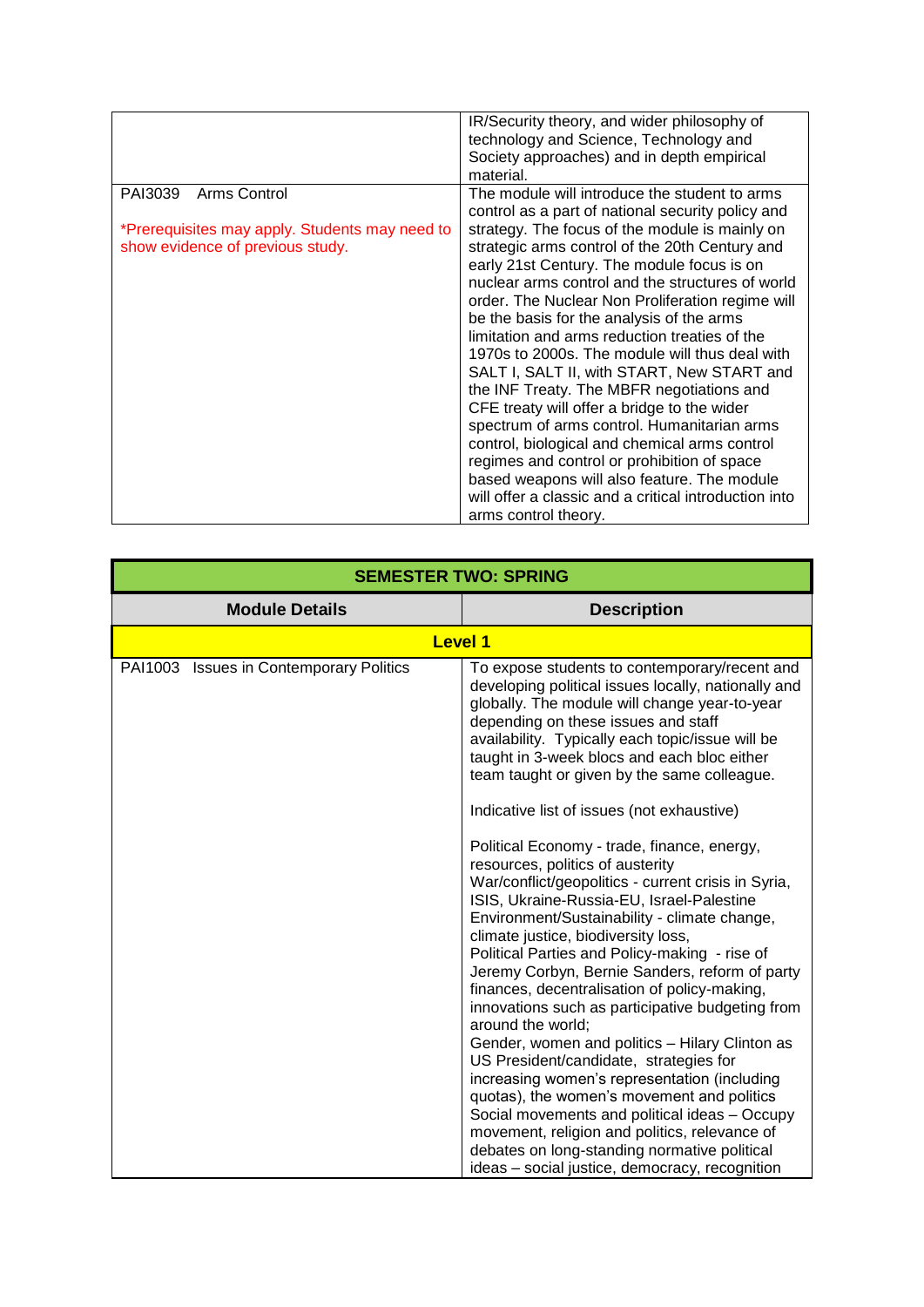|                                     | etc. to these issues; role of trades unions,<br>workplace democracy, workers' rights etc.<br>Migration and refugees - normative, empirical<br>and political-policy explanations of and<br>responses to flows of people across borders,<br>current Syrian one for example, but also other<br>case studies<br>Leadership and citizenship-examples of political<br>leadership and citizenship in formal electoral<br>politics and civil society from around the world                                                                                                                                                                                                                                                                                                                                                                                                                                                                                                                                                                                          |
|-------------------------------------|-------------------------------------------------------------------------------------------------------------------------------------------------------------------------------------------------------------------------------------------------------------------------------------------------------------------------------------------------------------------------------------------------------------------------------------------------------------------------------------------------------------------------------------------------------------------------------------------------------------------------------------------------------------------------------------------------------------------------------------------------------------------------------------------------------------------------------------------------------------------------------------------------------------------------------------------------------------------------------------------------------------------------------------------------------------|
| PAI1009 Comparative Politics        | The purpose of this course is to explore key<br>themes in British and Irish Politics in a<br>comparative perspective. The aim is to enable<br>students to understand current politics by<br>comparing Britain, Northern Ireland and the<br>Republic of Ireland to each other and also to<br>other developed democracies. The course<br>opens with two lectures that lay out the ideas<br>behind comparison as a tool of<br>understanding. Subsequent topics include:<br>party systems, electoral systems, government<br>formation, inter-party competition, intra-party<br>competition and devolution.                                                                                                                                                                                                                                                                                                                                                                                                                                                      |
|                                     | <b>Level 2</b>                                                                                                                                                                                                                                                                                                                                                                                                                                                                                                                                                                                                                                                                                                                                                                                                                                                                                                                                                                                                                                              |
| PAI2055 Security and Terrorism      | This module explores contemporary approaches<br>to the study of security and terrorism. It will<br>examine changes in definitions of security and<br>terrorism, the evolution of approaches to the<br>study of security and terrorism. Students will be<br>familiarised with the main "threats" to state and<br>human security; the changing nature of war and<br>other organised violence; and areas of security<br>policy and practice including arms control,<br>alliance formation, peacekeeping and<br>peacebuilding, among others. Students will also<br>explore domestic and transnational non-state<br>terrorism, state terrorism, and counter-terrorism<br>policy and practice.                                                                                                                                                                                                                                                                                                                                                                    |
| PAI2056 International Organisations | This module on International Organizations<br>offers an introduction into the multilateral global<br>security architecture. The core focus of the<br>module is collective security. The module IO<br>thus will deal with international law, collective<br>security, regimes in international security and<br>International security organizations. The United<br>Nations system forms the core of the study.<br>Peacekeeping, peace enforcement, peace<br>building and the 'outsourcing' of core collective<br>security tasks to regional players will dominate<br>the sessions of the module. Core military<br>interventions by international organizations will<br>be analyzed. The module thus will deal with<br>military interventions by the UN, NATO,<br>CIS/CSTO, EU and core security and mediation<br>tasks by the CIS, SCO and OSCE. The new<br>policy agenda of energy security will be tackled<br>by studying resource control: The NPT regime,<br>the IAEA and oil and gas regimes thus will be<br>scrutinized at the end of the semester. The |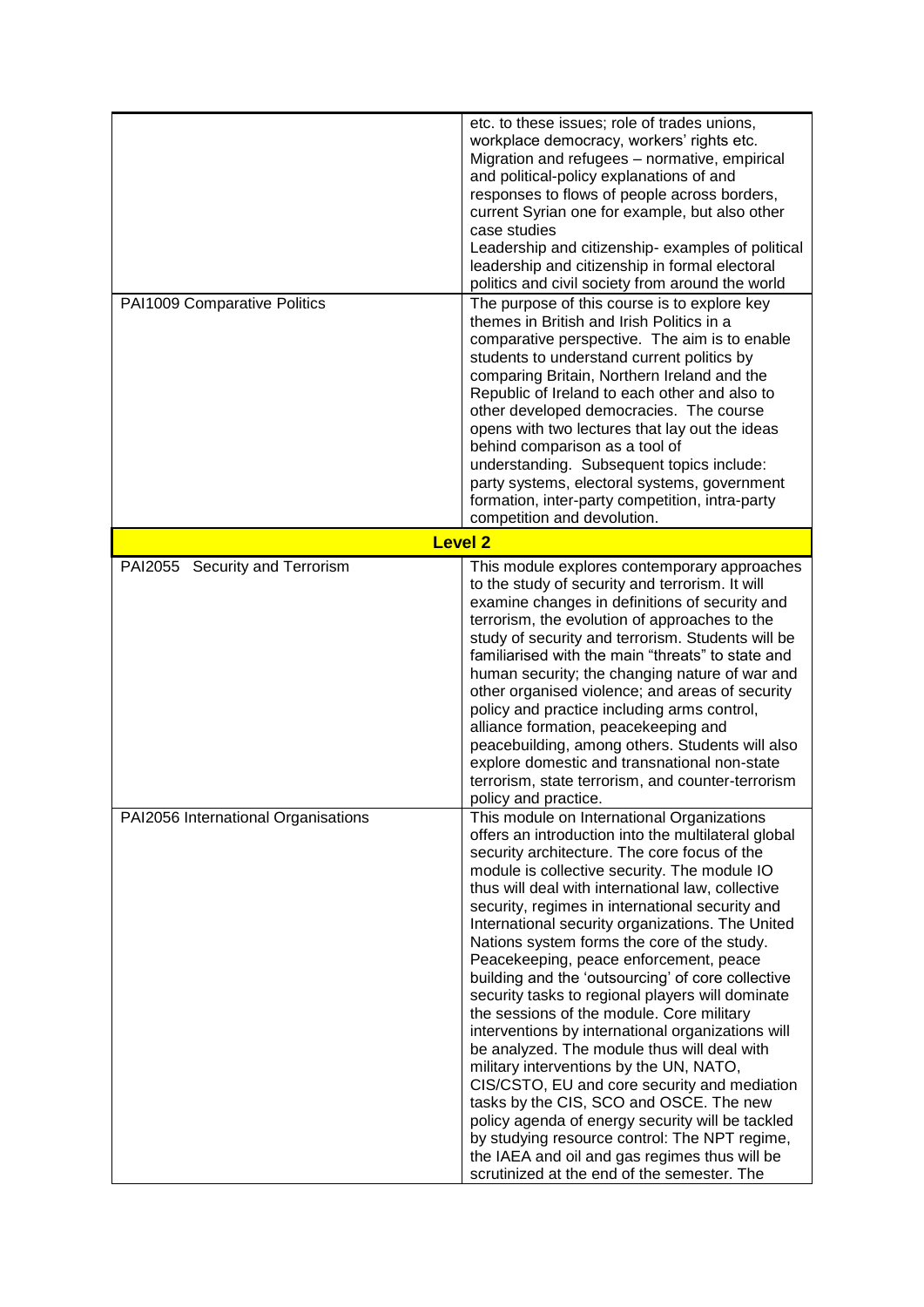|                                                                                                                           | major aim of the module is to outline the<br>'institutionalized' world order of today – with its<br>hierarchies, cleavages and contradictions. The<br>module is wedded to a strategic studies<br>approach to IR.                                                                                                                                                                                                                                                                                                                                                                                                                                                                                                                                                                                                                                                                                                                                                                                                                                                                                                                              |
|---------------------------------------------------------------------------------------------------------------------------|-----------------------------------------------------------------------------------------------------------------------------------------------------------------------------------------------------------------------------------------------------------------------------------------------------------------------------------------------------------------------------------------------------------------------------------------------------------------------------------------------------------------------------------------------------------------------------------------------------------------------------------------------------------------------------------------------------------------------------------------------------------------------------------------------------------------------------------------------------------------------------------------------------------------------------------------------------------------------------------------------------------------------------------------------------------------------------------------------------------------------------------------------|
| PAI2018 American Politics                                                                                                 | This survey course introduces students to the<br>American political system, current debates on<br>democracy in America and its role in the world.<br>The first section of the module, examines the<br>basic institutions of the American political<br>system, its origins, development and evolving<br>dynamics. Particular emphasis is placed on the<br>US Constitution, federalism and the system of<br>checks and balances, as well as the three<br>branches of government: the Presidency,<br>Congress and the Supreme Court. The second<br>section constitutes a more normative<br>engagement with issues relating to the<br>contemporary nature of American democracy,<br>examining in particular controversies<br>surrounding the electoral process and the role of<br>socioeconomic inequality and race in shaping<br>political outcomes.                                                                                                                                                                                                                                                                                             |
|                                                                                                                           | Level 3*                                                                                                                                                                                                                                                                                                                                                                                                                                                                                                                                                                                                                                                                                                                                                                                                                                                                                                                                                                                                                                                                                                                                      |
| SOC3048 Global Risk Society<br>*Prerequisites may apply. Students may need to<br>show                                     | The purpose of this module is to examine from a<br>sociological perspective some of the major<br>trends that are transforming social relations on a<br>global scale. As world leaders become<br>increasingly comfortable in referring to a 'global<br>society', we question the nature of what is being<br>created and how this is being achieved. By<br>applying concepts from political sociology in<br>particular, this course will provide insights into<br>the relations of power behind these trends and<br>the new forms of social participation that they<br>have provoked.                                                                                                                                                                                                                                                                                                                                                                                                                                                                                                                                                           |
| <b>US Foreign Policy</b><br>PAI3038<br>*Prerequisites may apply. Students may need to<br>show evidence of previous study. | Understanding the nature and sources of the<br>world's pre-eminent superpower is<br>indispensable in analysing global security<br>arrangements and the liberal international<br>system. Using international relations theoretical<br>perspectives and approaches in security<br>studies, this module introduces students to a<br>number of themes and debates concerning the<br>central role of the United States in the<br>international system and the contemporary<br>global order. More specifically, it critically<br>engages students with US foreign policy during<br>the Cold War, US grand strategy, the purposes<br>of US global military presence and its influence<br>in the contemporary liberal global order, the<br>"Pax Americana", and other pertinent issues,<br>placing these in historical context from the Cold<br>War up until the current challenge of the rise of<br>China. The course uses various historical cases<br>to elucidate central dynamics in US foreign<br>policy, from US involvement in Latin America<br>during the Cold War to US counter-terrorism<br>strategies in the War on Terror. In this sense, |